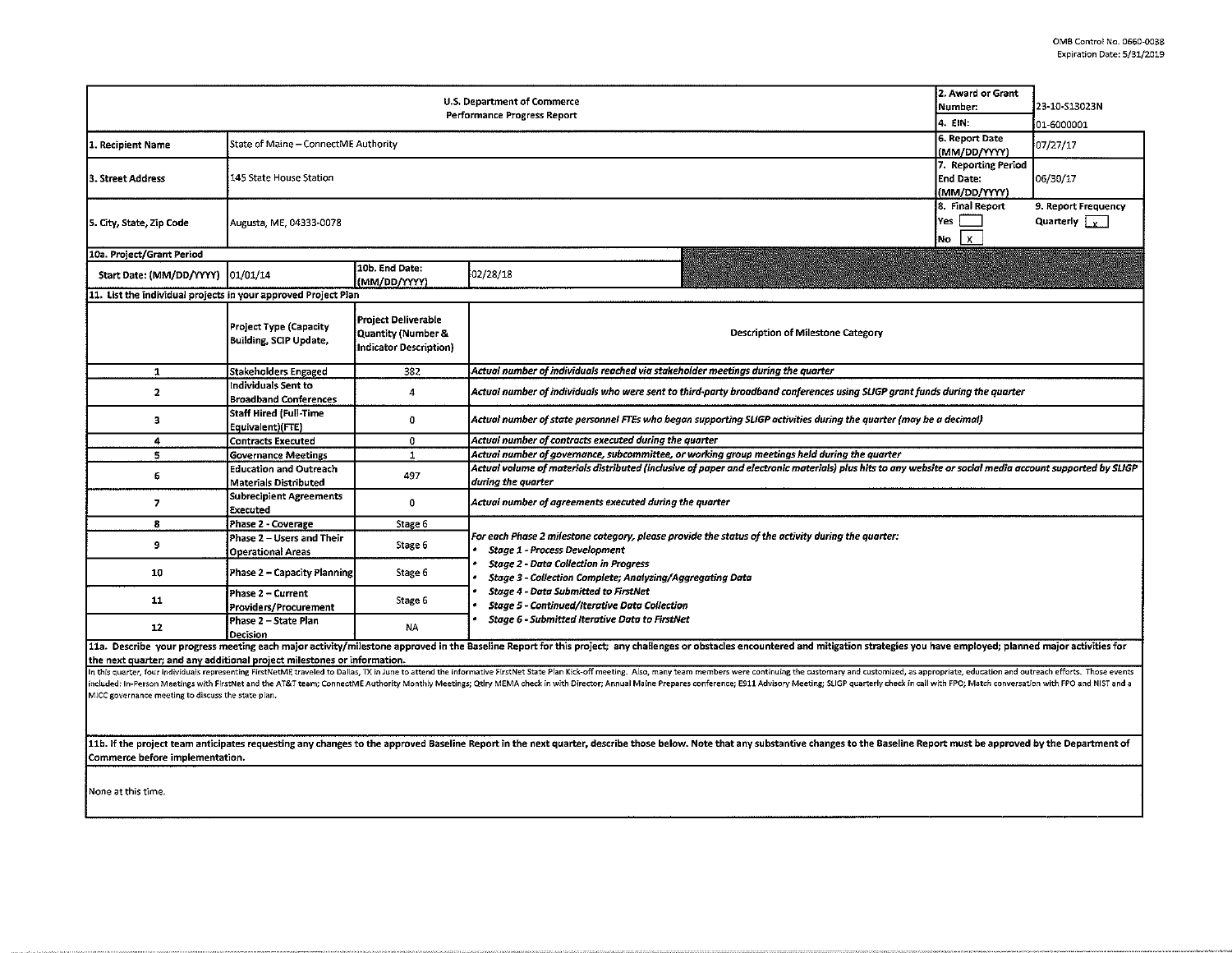| 11c. Provide any other information that would be useful to NTIA as it assesses this project's progress.                                                    |                                   |                     |                           |                      |                               |                   |                 |                                                   |                                          |  |
|------------------------------------------------------------------------------------------------------------------------------------------------------------|-----------------------------------|---------------------|---------------------------|----------------------|-------------------------------|-------------------|-----------------|---------------------------------------------------|------------------------------------------|--|
| The anticipated state budget cycle may change the agency that hosts this grant.                                                                            |                                   |                     |                           |                      |                               |                   |                 |                                                   |                                          |  |
| 11d. Describe any success stories or best practices you have identified. Please be as specific as possible.                                                |                                   |                     |                           |                      |                               |                   |                 |                                                   |                                          |  |
| None at this time.                                                                                                                                         |                                   |                     |                           |                      |                               |                   |                 |                                                   |                                          |  |
| 12. Personnel                                                                                                                                              |                                   |                     |                           |                      |                               |                   |                 |                                                   |                                          |  |
| 12a. If the project is not fully staffed, describe how any lack of staffing may impact the project's time line and when the project will be fully staffed. |                                   |                     |                           |                      |                               |                   |                 |                                                   |                                          |  |
| INA.                                                                                                                                                       |                                   |                     |                           |                      |                               |                   |                 |                                                   |                                          |  |
| 12b. Staffing Table - Please include all staff that have contributed time to the project. Please do not remove individuals from this table.                |                                   |                     |                           |                      |                               |                   |                 |                                                   |                                          |  |
| <b>Job Title</b>                                                                                                                                           | FTE%                              |                     | Project (s) Assigned      |                      |                               |                   |                 |                                                   | Change                                   |  |
| Program Director, ConnectME<br>Authority                                                                                                                   | 60%                               | SLIGP - all aspects |                           |                      |                               |                   |                 | Reduction in paid time;<br>increase in match time |                                          |  |
|                                                                                                                                                            |                                   |                     |                           |                      |                               |                   |                 |                                                   |                                          |  |
|                                                                                                                                                            |                                   |                     |                           |                      |                               |                   |                 |                                                   |                                          |  |
|                                                                                                                                                            |                                   |                     |                           |                      |                               |                   |                 |                                                   |                                          |  |
|                                                                                                                                                            |                                   |                     |                           |                      |                               |                   |                 |                                                   |                                          |  |
| 13. Subcontracts (Vendors and/or Subrecipients)                                                                                                            |                                   |                     |                           |                      |                               |                   |                 |                                                   |                                          |  |
| 13a. Subcontracts Table - Include all subcontractors. The totals from this table must equal the "Subcontracts Total" in Question 14f.                      |                                   |                     |                           |                      |                               |                   |                 |                                                   |                                          |  |
| Name                                                                                                                                                       | <b>Subcontract Purpose</b>        |                     | Type<br>(Vendor/Subject.) | RFP/RFQ Issued (Y/N) | Contract<br>Executed<br>(Y/N) | <b>Start Date</b> | <b>End Date</b> | <b>Total Federal Funds</b><br>Allocated           | <b>Total Matching Funds</b><br>Allocated |  |
| Tilson                                                                                                                                                     | <b>FirstNet SLIGP all aspects</b> |                     | Vendor                    | Y                    | Y                             | 10/1/2014         | 8/31/2018       | \$744,815.00                                      | \$0.00                                   |  |
|                                                                                                                                                            |                                   |                     |                           |                      |                               |                   |                 |                                                   |                                          |  |
|                                                                                                                                                            |                                   |                     |                           |                      |                               |                   |                 |                                                   |                                          |  |
|                                                                                                                                                            |                                   |                     |                           |                      |                               |                   |                 |                                                   |                                          |  |
| 13b. Describe any challenges encountered with vendors and/or subrecipients.                                                                                |                                   |                     |                           |                      |                               |                   |                 |                                                   |                                          |  |
| NA.                                                                                                                                                        |                                   |                     |                           |                      |                               |                   |                 |                                                   |                                          |  |